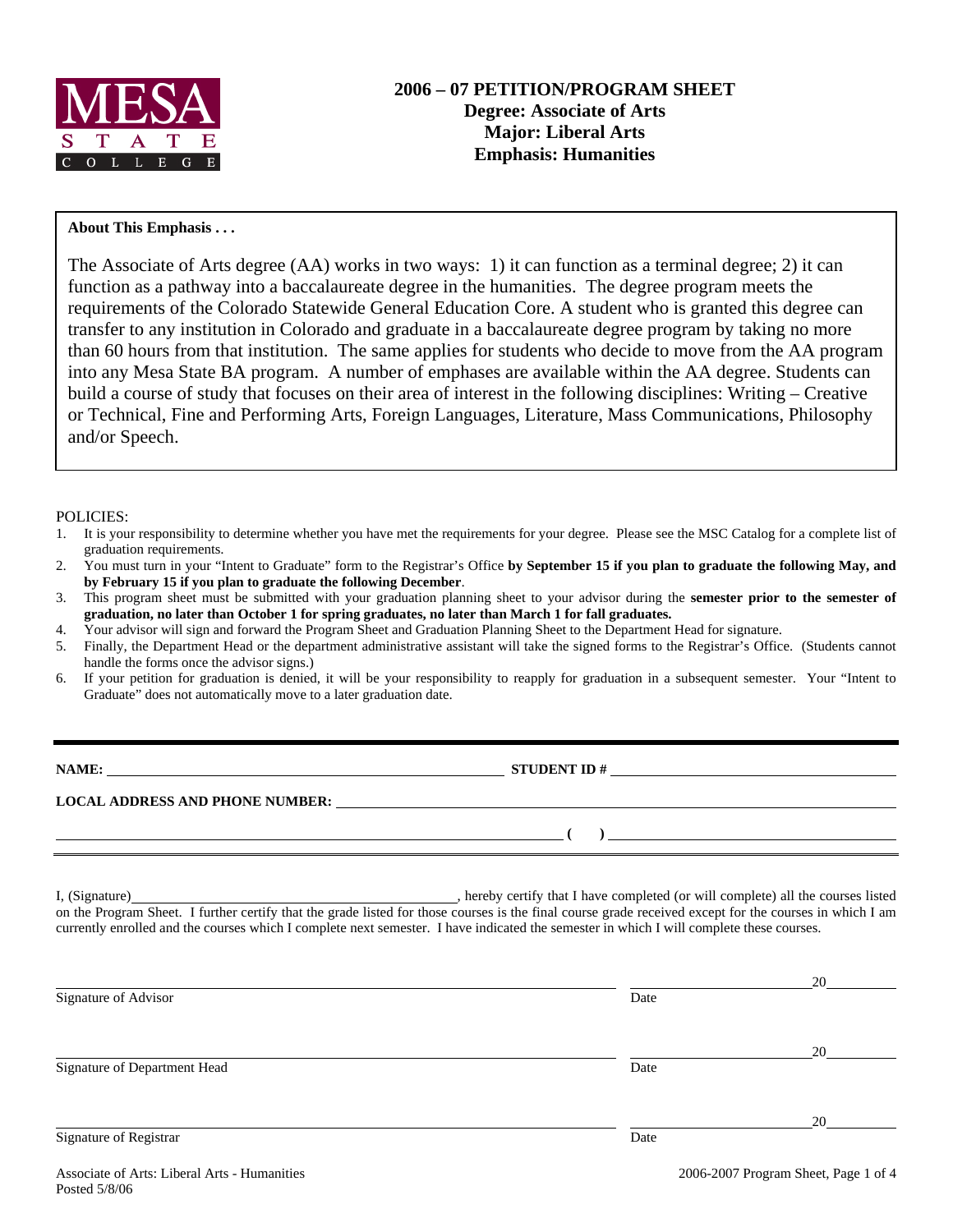- 60 semester hours are required for the Associate of Arts degree. Must meet the academic residency requirements.
- A cumulative grade point average of 2.0 or higher must be maintained for all courses taken and within the Humanities area of emphasis.
- A grade of "C" or higher must be earned in all general education courses in order to be accepted for the transfer under the Core Transfer Agreements.
- No double counting is allowed between general education requirements and major requirements.
- It is recommended that students work closely with a faculty advisor when selecting appropriate courses and scheduling classes.

| <b>GENERAL EDUCATION REQUIREMENTS (34 Semester Hours)</b><br>No.<br>Course<br>Credit<br>Grade<br>Term<br>Year<br>Trns/Subs<br>English and Speech: ENGL 111 and 112, SPCH 102 (9 semester<br>hours, must earn a grade of "C" or above in ENGL 111 and 112)<br><b>ENGL</b><br>111<br>$\overline{\mathbf{3}}$<br><b>ENGL</b><br>112<br>$\overline{3}$<br>3 <sup>7</sup><br><b>SPCH</b><br>102 | Trns/Subs<br>Course<br>No.<br>Credit<br>Grade<br>Term<br>Year<br><b>Social and Behavioral Sciences: (9 Semester Hours)</b><br>(Minimum of 2 different disciplines) |
|--------------------------------------------------------------------------------------------------------------------------------------------------------------------------------------------------------------------------------------------------------------------------------------------------------------------------------------------------------------------------------------------|--------------------------------------------------------------------------------------------------------------------------------------------------------------------|
| Physical Sciences/Math/Statistics (7-10 semester hours)                                                                                                                                                                                                                                                                                                                                    | <b>Humanities</b> (9 semester hours)                                                                                                                               |
| Science (minimum 4 semester hours)                                                                                                                                                                                                                                                                                                                                                         | (Minimum of 2 different disciplines)                                                                                                                               |
|                                                                                                                                                                                                                                                                                                                                                                                            |                                                                                                                                                                    |
| Math/Statistics (minimum 3 semester hours, must earn a "C" or above)                                                                                                                                                                                                                                                                                                                       |                                                                                                                                                                    |
|                                                                                                                                                                                                                                                                                                                                                                                            |                                                                                                                                                                    |
|                                                                                                                                                                                                                                                                                                                                                                                            |                                                                                                                                                                    |
| Kinesiology (2 credit hours) KINE/HPWA 100 and one KINA/HPWE/Selected DANC course<br><b>Term</b><br>Trns/Subs<br>Course<br><u>No.</u><br>Credit<br>Grade<br>Year<br><b>KINE/HPWA</b><br>100<br>$\overline{1}$                                                                                                                                                                              | Trns/Subs<br>Course<br><u>No.</u><br>Credit<br>Grade<br><b>Term</b><br>Year<br><b>KINA/HPWE</b><br>1                                                               |
| Humanities Emphasis Requirements (24 Credit Hours minimum)                                                                                                                                                                                                                                                                                                                                 |                                                                                                                                                                    |
| 24 credit hours chosen from one or more of the following areas: English, Fine and Performing Arts, Foreign Languages, Literature, Mass<br>Communications, Philosophy, Speech. No double counting is allowed between general education and major requirements.                                                                                                                              |                                                                                                                                                                    |
|                                                                                                                                                                                                                                                                                                                                                                                            |                                                                                                                                                                    |
| Trns/Subs<br>Course<br>No.<br>Credit<br>Grade<br>Term<br>Year                                                                                                                                                                                                                                                                                                                              | Trns/Subs<br>Course<br>No.<br>Credit<br>Grade<br>Term<br>Year                                                                                                      |
|                                                                                                                                                                                                                                                                                                                                                                                            |                                                                                                                                                                    |
|                                                                                                                                                                                                                                                                                                                                                                                            |                                                                                                                                                                    |
|                                                                                                                                                                                                                                                                                                                                                                                            |                                                                                                                                                                    |
|                                                                                                                                                                                                                                                                                                                                                                                            |                                                                                                                                                                    |
| Electives (no electives are needed) Any college level undergraduate courses excluding KINA/HPWE.                                                                                                                                                                                                                                                                                           |                                                                                                                                                                    |
| Trns/Subs<br>No.<br>Credit<br>Year<br>Course<br>Grade<br>Term                                                                                                                                                                                                                                                                                                                              | Trns/Subs<br>Credit<br>Course<br>No.<br>Grade<br>Term<br>Year                                                                                                      |
|                                                                                                                                                                                                                                                                                                                                                                                            |                                                                                                                                                                    |

 $\Gamma$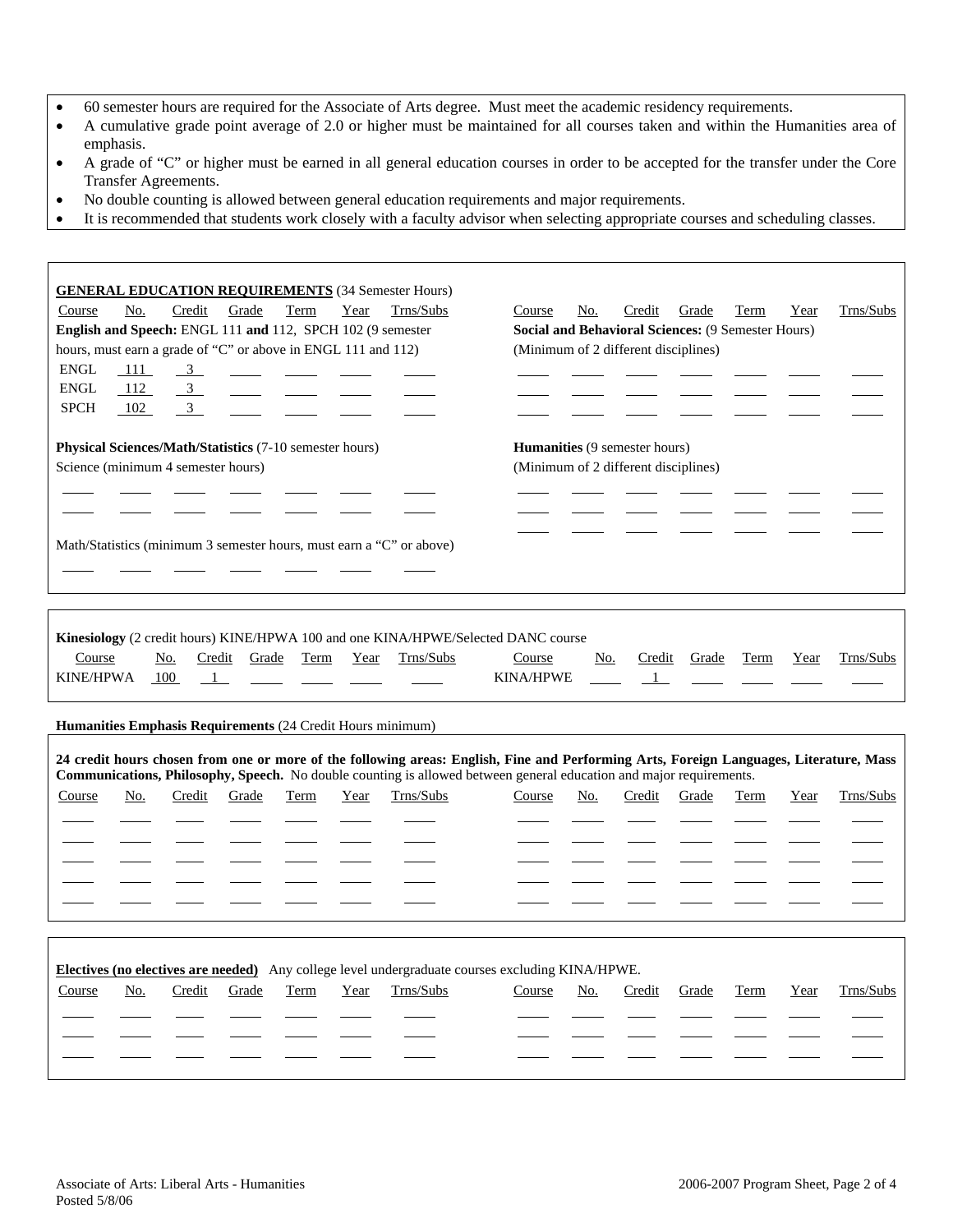### **GENERAL EDUCATION REQUIREMENTS** (minimum of 33 Credit Hours)

**English and Speech – 9** Credit Hours ENGL 111 **and** ENGL 112 **or** ENGL 129 *(by permission)* **And** SPCH 102 (required)

See current Mesa State College Catalog for list of courses that fulfill the requirements below.

#### **Mathematics and Science – 7-10** Credit Hours

Minimum 3 credit hours in Math and minimum 4 credit hours in Science. Both lecture and Lab must be taken in all courses having both.

**Humanities – 9** credit hours. Minimum of two different disciplines required.

**Social and Behavioral Sciences – 9** credit hours. Minimum of two different disciplines required.

### **OTHER REQUIREMENTS** (2 Credit Hours)

#### **Kinesiology – 2** Credit Hours

Each student must take KINE/HPWA 100 together with one KINA/HPWE/Selected DANC course. See current catalog for listing.

#### **Humanities Emphasis Requirements** (24 Credit Hours)

24 credit hours of lower division courses chosen from one or more of the areas listed below:

English Fine and Performing Arts Foreign Languages Literature Mass Communications Philosophy Speech

Students are required to participate in exit examinations or other programs deemed necessary to comply with the college accountability requirement. All degree requirements must be completed as described above. Any exceptions or substitutions must be recommended in advance by the faculty advisor and approved by the Department Head. No double counting is allowed between general education requirements and major requirements.